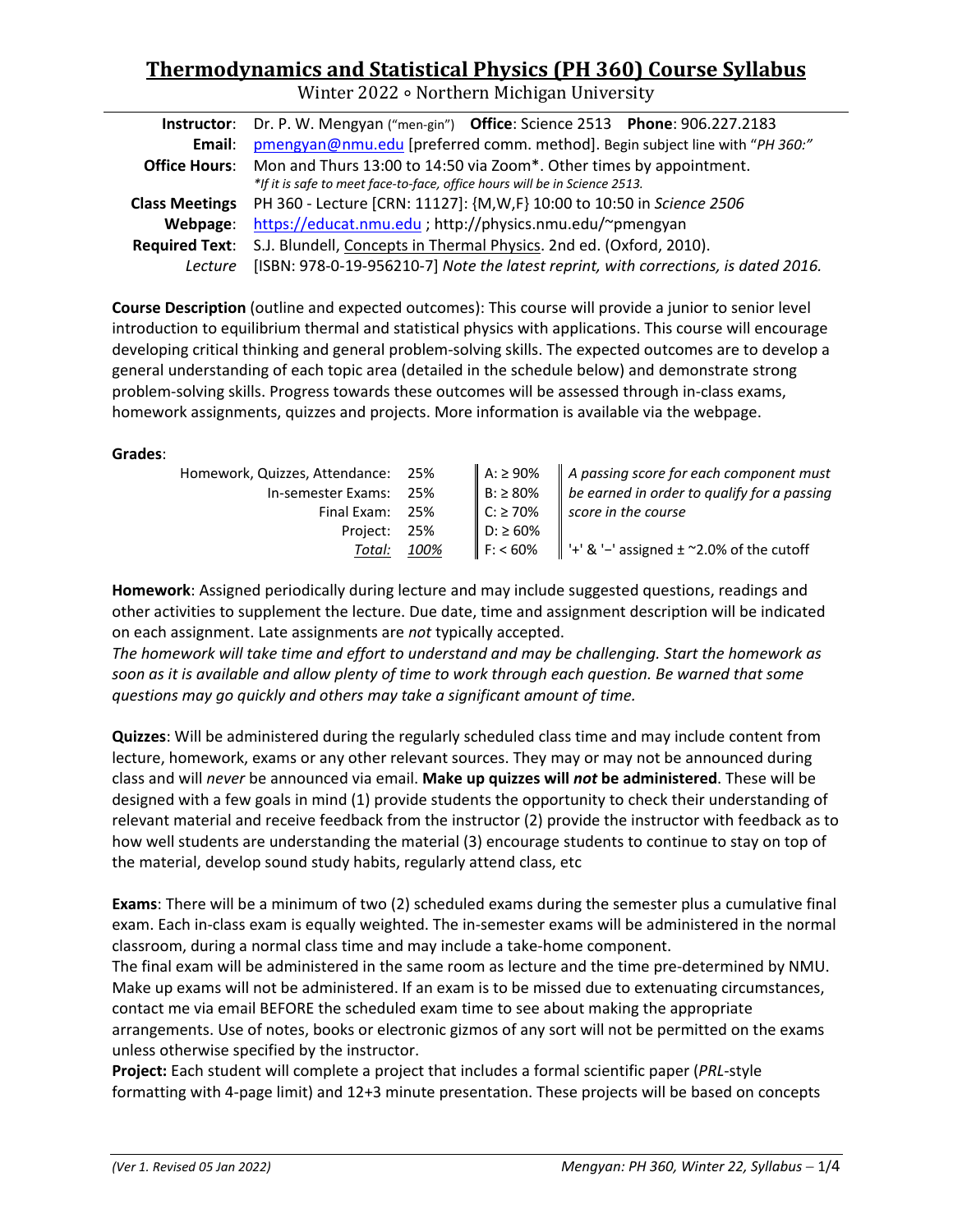related to the course. The final project will be due around the last week of the course. Final papers are to be submitted no later than 17:00 the business day immediately preceding the first scheduled talk. Additional details regarding formatting, content, style and other expectations will be discussed in class.

### **Other Requirements and Important Notes:**

# - **Attendance**:

You are expected to be in every class and on time. Absences will be excused for officially sanctioned university events, illness (documentation *may* be required), court appearance (plaintiff, defendant, witness, juror – documentation is required), family emergencies (at the discretion of the instructor and may require appropriate documentation).

If something occurs that you feel should be grounds for being excused it is your responsibility to contact your instructor, in writing, PRIOR to the absence (if possible, or as soon as possible after the absence) to discuss the situation. Excused absences for situations beyond the purview of NMU policy are at the sole discretion of the instructor, will be evaluated confidentially, on a case-by-case basis and confirmed in writing.

An excused absence does not necessarily excuse you from completing the work. Arrangements for a planned excused absence, if possible, should be finalized (with written confirmation between student and instructor) no later than one business day before the planned absence, if possible. Otherwise, establish contact with the instructor as soon as reasonably possible.

### - **Submitted work:**

Unless otherwise specified by the instructor, any work submitted for credit must be on standard size clean loose-leaf paper (i.e. not torn from a notebook, not covered in mysterious substances), clearly labeled and well organized. For homework, each question should be started on a fresh sheet of paper and writing should be on only one side per page.

#### - **MATLAB**:

is to be used for any data analysis and plotting needs, including homework unless specifically stated otherwise. If you use MATLAB to assist you in solving a question submitted for credit for anything more complicated than what could be otherwise easily done on a handheld calculator, a clean version of the m-file, command output and any relevant figures must be submitted with the assignment. Exceptions to this rule can be made in the event where Maple is the more appropriate tool, but require instructor approval if it an assignment submitted for credit.

### - **Late Assignments:**

Late work is not generally accepted. Should something arise that will prohibit you from submitting work on time, talk to your instructor as soon as you recognize there may be an issue.

### - **ADA Statement**:

In compliance with the ADA and university policy, *"If you have a need for disability-related accommodations or services, please inform the Coordinator of Disability Services in the Dean of Students Office at 2101 C. B. Hedgcock Building (227-1737 or disserv@nmu.edu). Reasonable and effective accommodations and services will be provided to students if requests are made in a timely manner, with appropriate documentation, in accordance with federal, state, and University guidelines."*

### - **Religious Holidays**:

Pursuant to university policy, a student who intends to observe a religious holy day should make that intention known, in writing, to the instructor prior to an absence. A student who is absent from a class, exam or exercise for the observance of a religious holy day shall be allowed to complete an assignment or exam scheduled for that day within a reasonable time around that absence.

### - **Academic Integrity**:

Section 2.3.1 of the NMU Student Handbook discusses scholastic dishonesty; all of which will be upheld in all aspects of this course. Academic dishonesty will not be tolerated.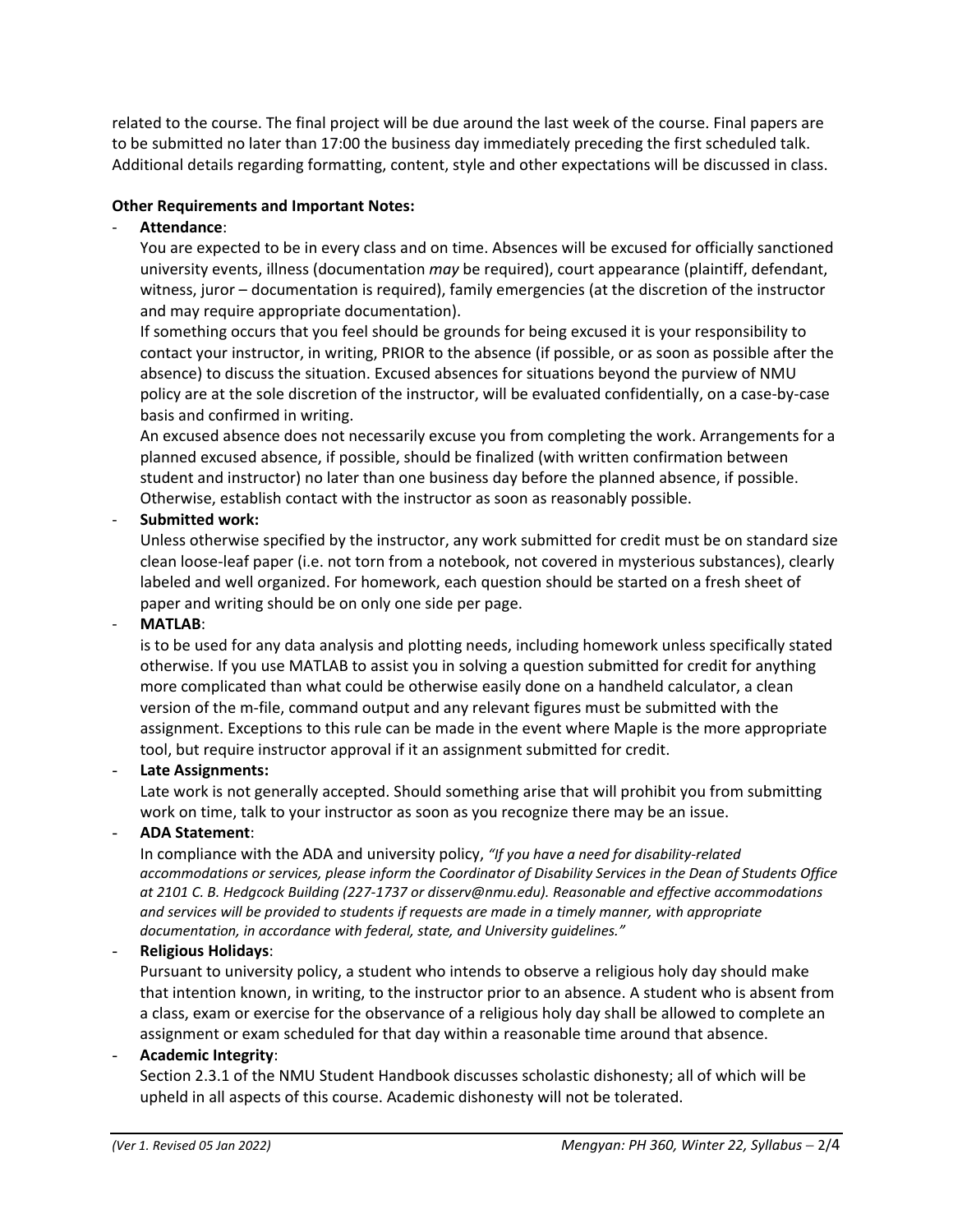#### - **Appropriate behavior**:

I expect students to behave in a respectful, considerate and courteous fashion in any activity related to this course (e.g. Lecture, lab, discussion, office hours etc). Rude, disrespectful or disruptive behavior will *never* be tolerated.

#### **Final Notes and Suggestions to Succeed**:

- **Course Assistance**: A plethora of options are available to support your success in this course (e.g. Lecture [Dr. Mengyan], discussion via class, office hours, email or special appointment), your textbook, the library, other text books and your classmates. Take advantage of the available resources. DO NOT HESTIATE TO ASK QUESTIONS AS THEY ARISE!
- Preparation is the key!
	- o Read your book material before AND after we discuss it in class
	- o Take good notes during lecture (reorganize and rewrite if necessary)
	- o Study your notes
	- o Take advantage of available resources (e.g. *actually* attend class, read the book)
	- o If something is unclear during lecture or your own studying, ASK ABOUT IT!
- Homework and supplemental work:
	- o Start your homework assignments as early as possible
	- $\circ$  Read the homework questions when they are available before the related material is presented in class; familiarity with the questions will help you associate the relevant concepts as they are introduced in lecture, lab and while you read the material
	- $\circ$  Give yourself plenty of time to complete the assignments as you will likely need to think carefully about the questions, review the relevant sections of the text or your notes and then work towards a solution
	- o Use a dedicated notebook to *fully* work out homework and supplemental questions
- Studying for any exam should be an ongoing exercise. Structured reviews of material built into your schedule promotes better long-term retention and higher understanding of the material
- I cannot stress enough: ASK QUESTIONS WHEN YOU HAVE THEM!